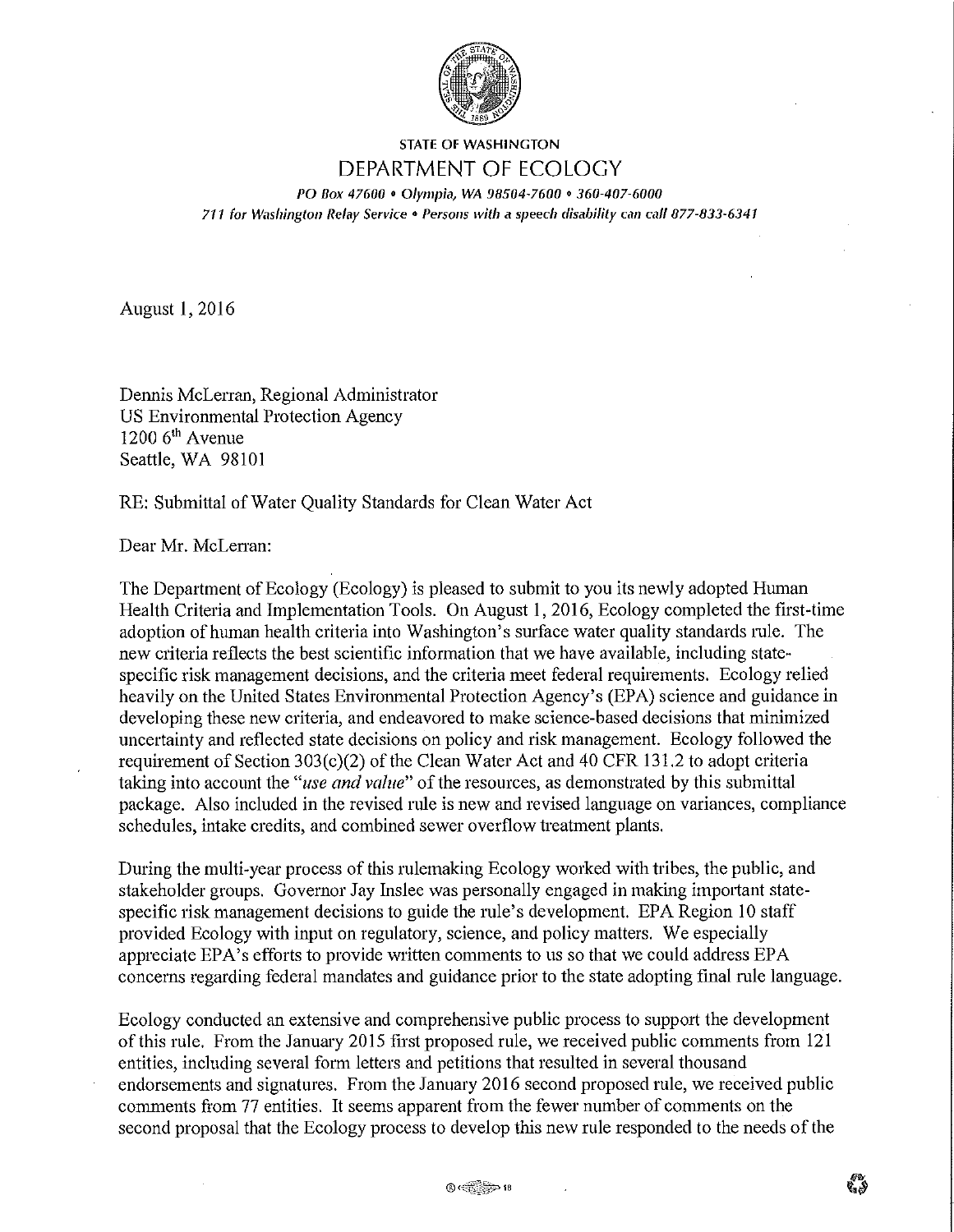Dennis McLerran August 1, 2016 Page 2

public from the first proposal, especially as it relates to risk level. The extensive record on the development of this rnle demonstrates that the final outcome is appropriate for Washington. Ecology made minor changes to the final rule as a result of the public comments. Not surprisingly, there are some issues that people still have concerns with, and Ecology has worked diligently to address these concerns through the extensive response to comments contained in the Concise Explanatory Statement that is attached.

Now that the rulemaking process has been completed, Ecology will be focusing on implementation of the new criteria. Ecology will begin immediately to develop supplementary guidance on key issues:

- Guidance for the implementation *tools,* including variances, compliance schedules, and intake credits.
- Ensuring the consistent and effective application of the new criteria in Clean Water Act programs, such as National Pollutant Discharge Elimination System permitting and meeting requirements in sections  $303(d)$  and  $305(b)$ .
- We will also focus on considering new human health criteria for methyl mercury, and hope to work closely with your agency as we move forward.

Documents that comprise parts of this submittal package are attached. This information should be sufficient to support EPA's review and approval of the new rule language as specified in 40 CFR 131.5. If you find that you need additional information to complete your review, please notify our agency by mid-August so that we can facilitate EPA's review and approval of Washington's final rule.

Ecology's understanding is that EPA's review and approval process for this rulemaking will be limited to the standards revisions made in this rulemaking.

We look forward to this long awaited rule change and to its final completion, with your approval. If you have any questions, please contact Heather Bartlett, Water Quality Program Manager at heather.bartlett@ecy.wa.gov or (360) 407-6405.

Sincerely,

 $\mathcal{M}_{\mathcal{U}(\alpha)}$ 

Director

cc: Dan Opalski, EPA Region 10 Angela Chung, EPA Region 10 Matthew Szelag, EPA Region 10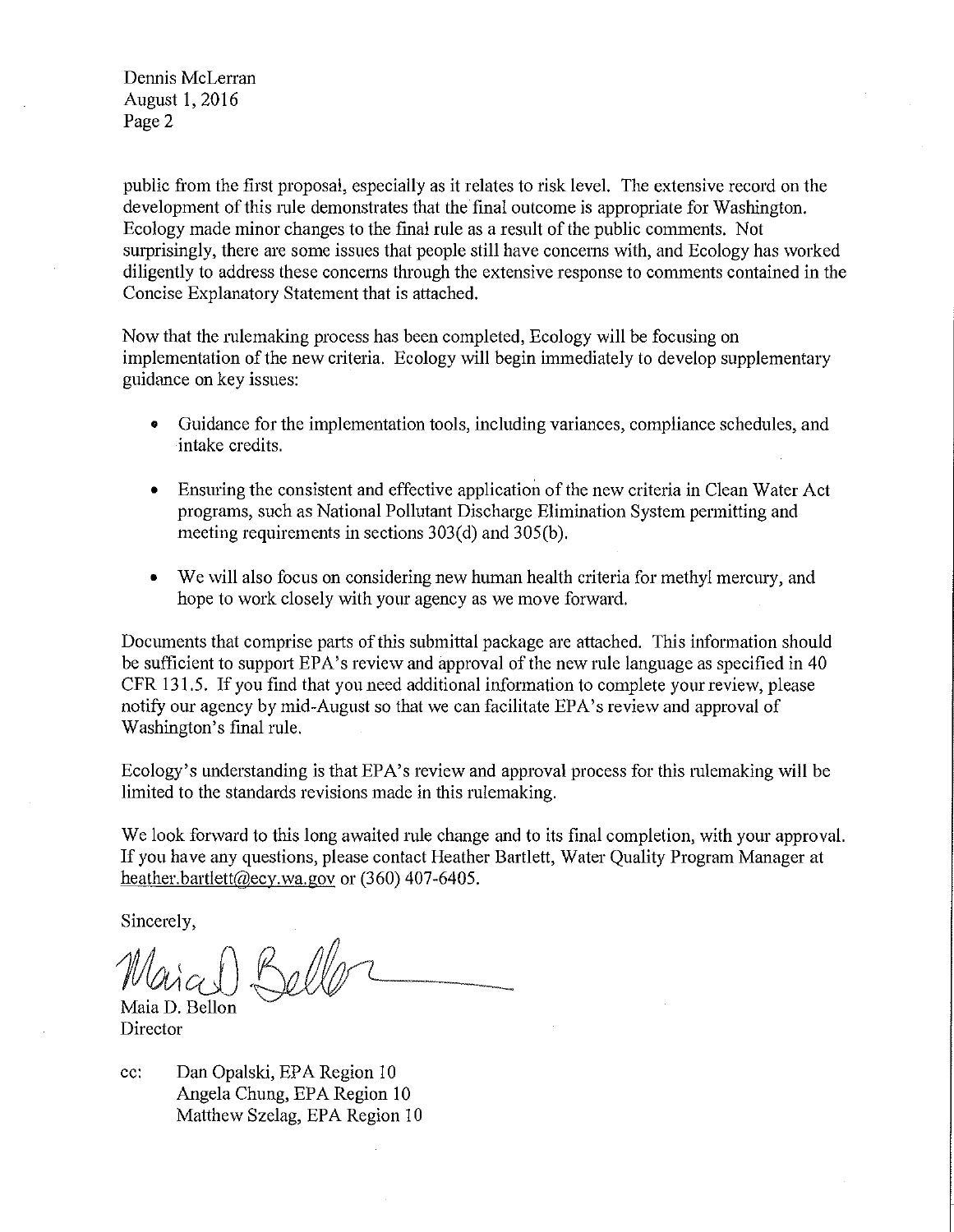Dennis McLerran August 1, 2016 Page 3

Enclosures:

- Submittal Crosswalk (Attachment A)
- A memorandum from the Attorney General's office certifying the standards were duly adopted pursuant to state law. (see Attachment B)
- *Water Quality Standards for Swface Waters of the State of Washington, Chapter l 73- 201A WAC,* as revised on August 1, 2016. (see Attachment C)
- *Washington State Water Quality Standards: Human health criteria and implementation tools, Overview of key decisions in rule amendment.* August 2016. Ecology Publication no. 16-10-025 (see Attachment D)
- *Concise Explanat01y Statement. Chapter 173-201A WAC* Water Quality Standards for Surface Waters of the State of Washington. Summary of Rulemaking and response to comments. August 2016. Ecology Publication no. 16-10-026 (see Attachment E)
- Rule Implementation Plan. Water Quality Standards for Surface Waters of the State of Washington. Amendments to Chapter 173-201A WAC. August 2016. Ecology Publication no. 16-10-022. (see Attachment F)
- *Final Cost-Benefit and Least-Burdensome Alternative Analyses. Chapter 173-201A WAC. Water Quality Standards for Swface Waters of the State of Washington.* August 2016. Publication no. 16-10-019. (see Attachment G)
- *Final Environmental Impact Statement. Washington State's Changes to Water Quality Standards for Surface Waters of the State of Washington- WAC 173-201A.* July 2016. Publication no. 16-10-023. (see Attachment H)
- *E-mails providing information on the priority pollutant bis(2-chloroisopropyl) ether.*  (Attachment I)
- *EPA's Motion for Summary Judgement, US District Court, Western District, Case No. 2:16-cv-00293-JLR,* June 3, 1016. (Attachment J)